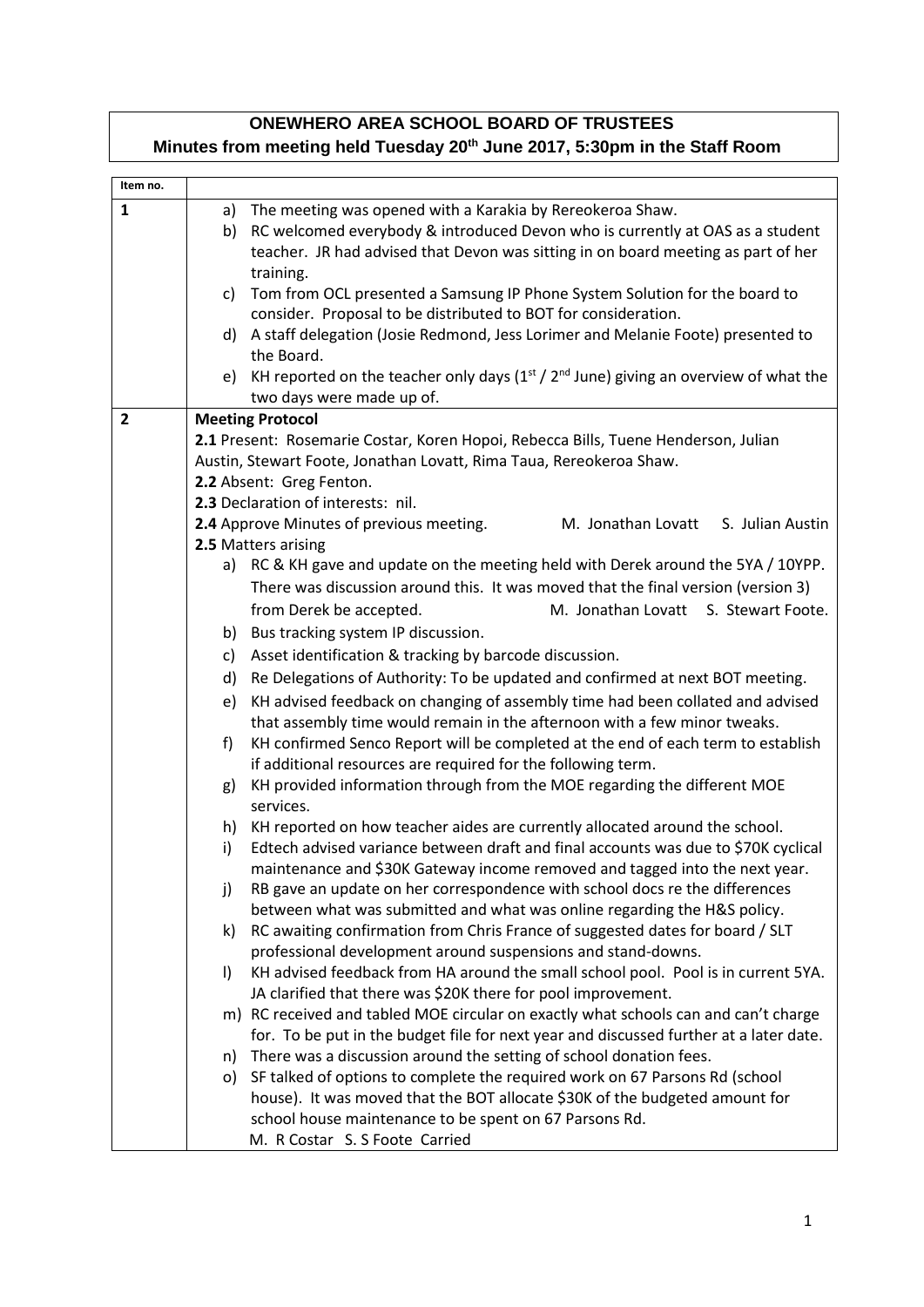|   | <b>Policy</b>                |                                                                                                                                                                     |  |
|---|------------------------------|---------------------------------------------------------------------------------------------------------------------------------------------------------------------|--|
|   | a)                           | CARRY OVER TO JULY - Review of Employer Responsibility policy.                                                                                                      |  |
|   | b)                           | Assurances of the following policies:                                                                                                                               |  |
|   |                              | <b>EEO Policy</b>                                                                                                                                                   |  |
|   |                              | Vetting requirements for teachers                                                                                                                                   |  |
|   |                              | 10 year property plan                                                                                                                                               |  |
|   |                              | <b>Risk Management</b>                                                                                                                                              |  |
|   |                              | Medicines, Minor/moderate injuries or illness                                                                                                                       |  |
|   | C)                           | It was moved that an amendment to the Concerns and complaints policy be added                                                                                       |  |
|   |                              | as follows: In order to ensure parents are aware of the correct process to follow                                                                                   |  |
|   |                              | should they have a concern or complaint the link to this policy will be published                                                                                   |  |
|   |                              | once every term in the school newsletter.                                                                                                                           |  |
|   |                              | M. Rosemarie Costar<br>S. Jonathan Lovatt Carried                                                                                                                   |  |
|   | d)                           | Religious instruction policy was amended to comply with legal requirements. It                                                                                      |  |
|   |                              | was moved that the word 'Christian' be removed from the Religious Instruction                                                                                       |  |
|   |                              | policy. M. Rosemarie Costar S. Rebecca Bills Carried                                                                                                                |  |
| 4 | <b>Strategic discussions</b> |                                                                                                                                                                     |  |
|   |                              | a) Principal's report was tabled. M. Koren Hopoi<br>S. Rebecca Bills                                                                                                |  |
|   | b)                           | Discussion took place around the Senior non-disruption week held.                                                                                                   |  |
|   | c)                           | Discussion took place on how we are tracking vs the Annual Plan.                                                                                                    |  |
|   | d)                           | The board ratified the appointment of staff as detailed in the principal's report.                                                                                  |  |
|   |                              | S. Jonathan Lovatt Carried<br>M. Julian Austin                                                                                                                      |  |
| 5 | <b>Monitoring</b>            |                                                                                                                                                                     |  |
|   |                              | 5.1 Finance Report for May 2017 was tabled.                                                                                                                         |  |
|   |                              | a) RC asked if we are on track to meet our targeted budget outcome. KH advised that                                                                                 |  |
|   |                              | there had been overspends with some budgets and that she was in the process of                                                                                      |  |
|   |                              | working through this. KH gave examples of where things had been incorrectly                                                                                         |  |
|   |                              | coded which had had impact on budgets.                                                                                                                              |  |
|   |                              | 5.2 Staff Report tabled.                                                                                                                                            |  |
|   |                              | a) There was a discussion around the great success of some of the level 3 students in<br>Business Studies - National Young Enterprise Scheme.                       |  |
|   | b)                           | There was also recognition of the success a group of music students had recently.                                                                                   |  |
|   |                              | BOT to send written congratulations to all students involved in both activities.                                                                                    |  |
|   | C)                           | It was agreed to request School Docs to develop a school house policy.                                                                                              |  |
|   | d)                           | The school docs van policy was reviewed, the following amendments to be made:                                                                                       |  |
|   |                              | Bullet point 3 to be changed as it is focused on the specifics of what the                                                                                          |  |
|   |                              | current law is. Suggested change - Students in the van must be restrained                                                                                           |  |
|   |                              | in accordance with legal requirements.                                                                                                                              |  |
|   |                              | Bullet point 8 to be changed to reflect that the driver at the time of the<br>$\bullet$                                                                             |  |
|   |                              | infringement is responsible for the payment of any fines incurred.                                                                                                  |  |
|   |                              | 5.3 Student Rep Report tabled.                                                                                                                                      |  |
|   | a)                           | KH advised that there have always been 2 mufti days per term. It was agreed that<br>we must let whanau know what the funds raised are for in the communication that |  |
|   |                              | goes out around mufti day. There was a discussion around the short notice to the                                                                                    |  |
|   |                              | parents / whanau regarding the mufti day held on the 16 <sup>th</sup> June. KH advised that                                                                         |  |
|   |                              | there had been a communication error.                                                                                                                               |  |
|   |                              | 5.4 Maori Report - verbal.                                                                                                                                          |  |
|   | a)                           | The MOE culturally responsive tool to be used to survey whanau at Matariki event                                                                                    |  |
|   |                              | being held 28/06/2017.                                                                                                                                              |  |
|   | b)                           | Information was discussed regarding the planning of the event.                                                                                                      |  |